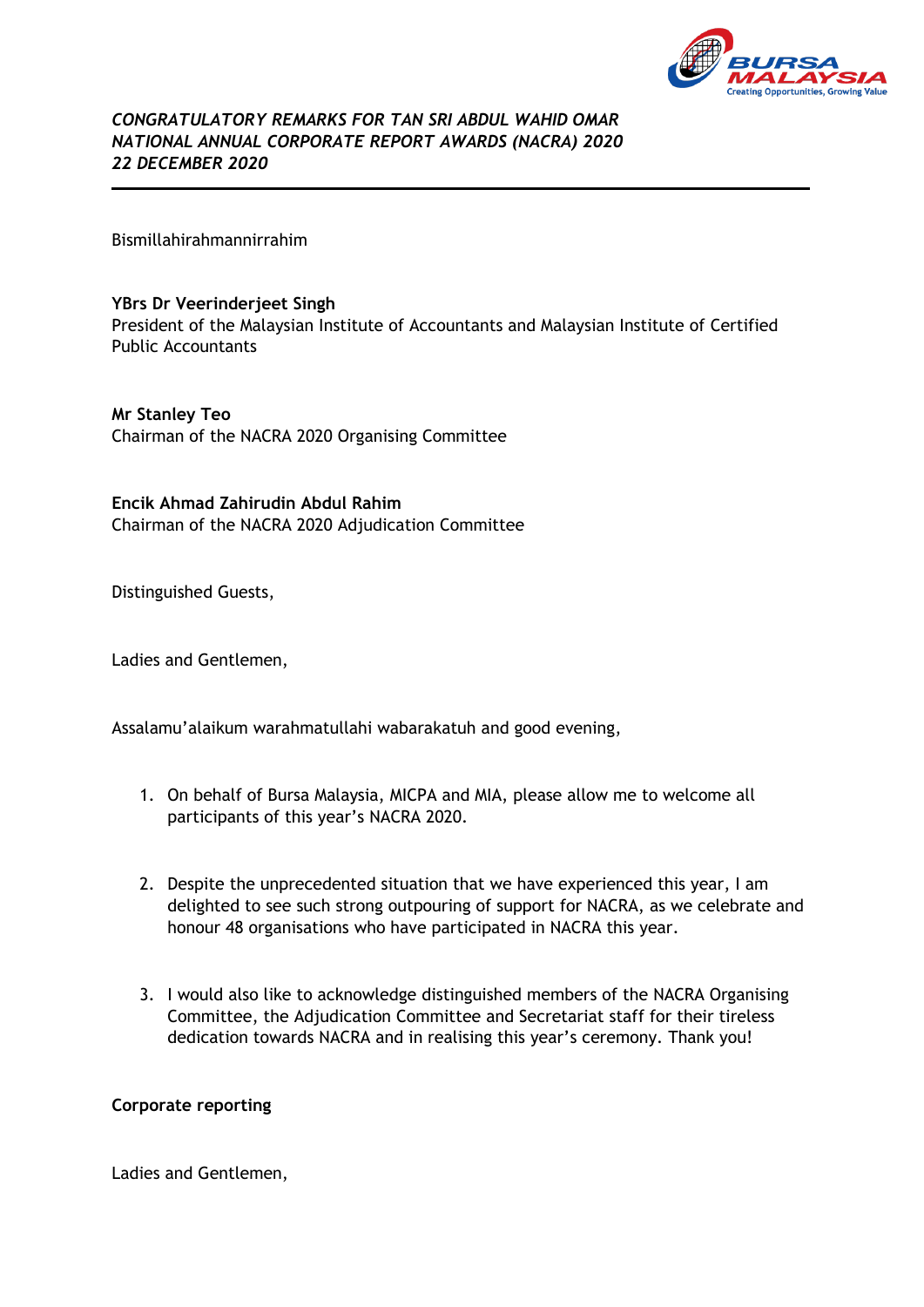

- 4. The future of corporate reporting has been a subject of considerable debate. It is often criticised for its over-complexity, requiring more disclosures and sparking accusations that corporate and financial reports are no longer relevant, especially for the needs of investors.
- 5. But let us not forget, that corporate reporting has at its foundation, the need to keep stakeholders well informed about the company, and about the actions of those to whom they have entrusted the responsibility of managing it.
- 6. There is a clear relationship between trust, reputation and value. Corporate reporting is the link between a company and its investors. A company can enhance or damage its reputation not only through the way it behaves but also how it reports.
- 7. So what should be reported and how it is presented must evolve with the changing landscape. Information that companies should provide must be relevant to what stakeholders need and want.
- 8. With companies likely to be impacted by the COVID-19 pandemic, the increased economic uncertainty and risk would have significant financial reporting implications.
- 9. Further development of the pandemic and the widespread effect on sales, production, supply chain and other areas add significant uncertainties to market outlook and financial results, and which need careful consideration in investor communication.
- 10. The Exchange has been mindful of the challenges that PLCs, their auditors and advisors may have faced. We recognise the need to provide greater flexibility and reduce the regulatory compliance burdens for our listed issuers in times of crisis without compromising investor interest.
- 11. In this regard, Bursa has granted various relief measures to assist and support PLCs, such as the extension of time for issuance of annual reports and financial statements. We also issued Guidance on Disclosures to enhance the quality of information and transparency in the marketplace.
- 12. During this unprecedented health crisis, it has become more important for investors and shareholders to be kept apprised of the company's financial condition, as well as the associated risks and outlook. This will help investors in determining their choice of action and in making informed investment decisions.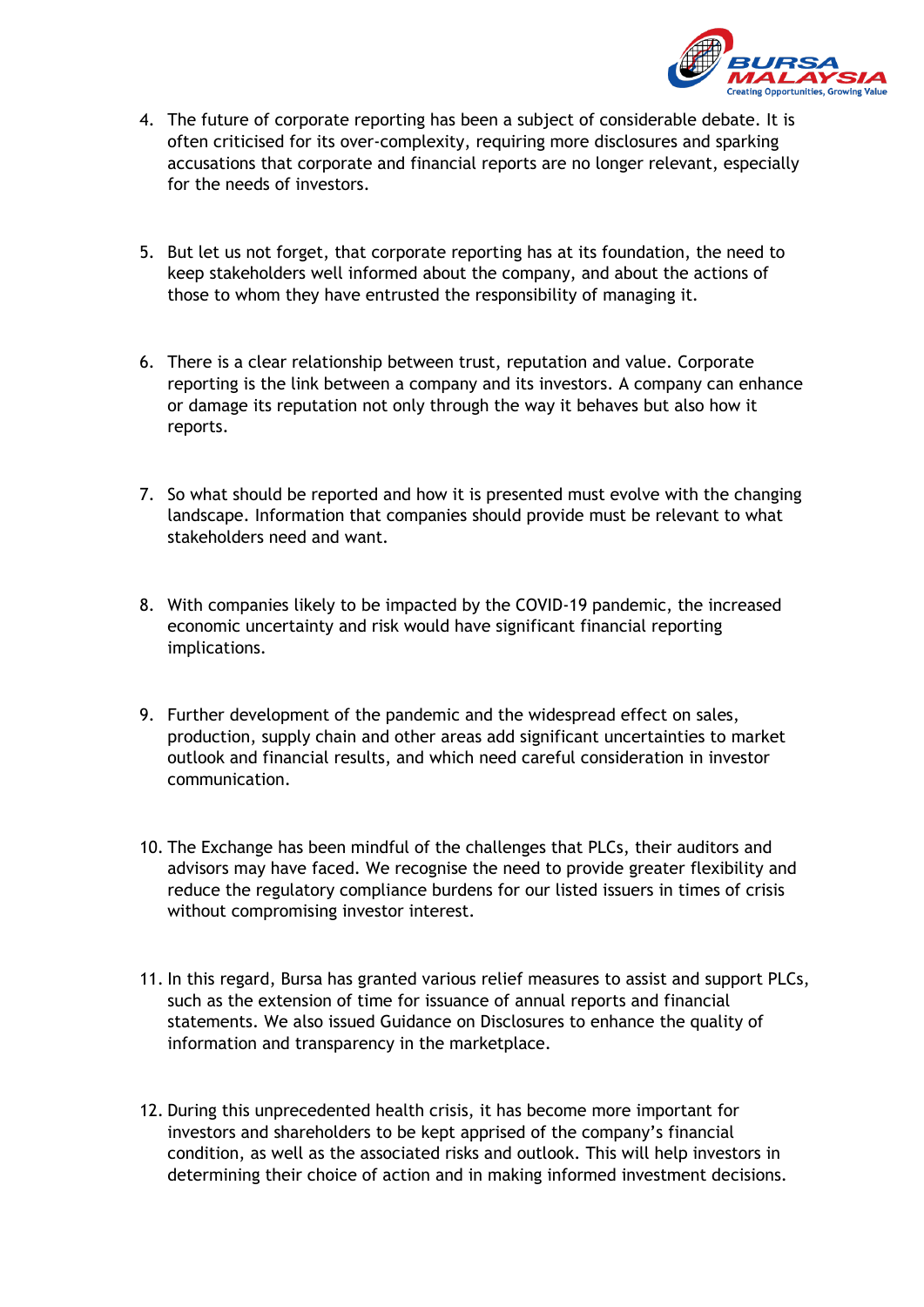

## **ESG considerations**

Ladies and Gentlemen,

- 13. As we move into the new normal, the focus on sustainability will be accelerated as this pandemic has proven the viability of the ESG agenda for both stakeholders and investors. We have noted that in the first four months of 2020, investors poured a record 12 billion dollars into ESG funds. In addition, ESG investments have proven to be remarkably resilient, where 70% of ESG funds for all asset classes are outperforming its competitors.
- 14. As such, we can expect that the ESG consideration will continue to move up the corporate agenda with stakeholders expecting effective management of ESG matters.
- 15. For us at Bursa Malaysia, rather than emphasising strict compliance per se, the Exchange strongly encourages PLCs to embrace the underlying spirit of good corporate governance and sustainability.
- 16. To make this a reality, we have devoted significant efforts to improve PLCs' ESGrelated practices and disclosures, which include:-
	- Establishing a range of CG and sustainability-related listing requirements;
	- Issuing the Sustainability Reporting as well as CG Guides and toolkits; and
	- Conducting an extensive range of advocacy programmes.
- 17. Ultimately, we aim to lay the building blocks that will help PLCs develop a strong culture of ESG which can elevate their status to be regional leaders in this area.

Ladies and gentlemen,

- 18. In closing, I would like to thank MIA and MICPA for the efforts made to raise the bar for quality corporate reporting in Malaysia. We look forward to furthering collaborations that will encourage excellence in the presentation of financial and corporate information.
- 19. While we are here to celebrate the winners today, rest assured that we also recognise the efforts and commitments from all participants.